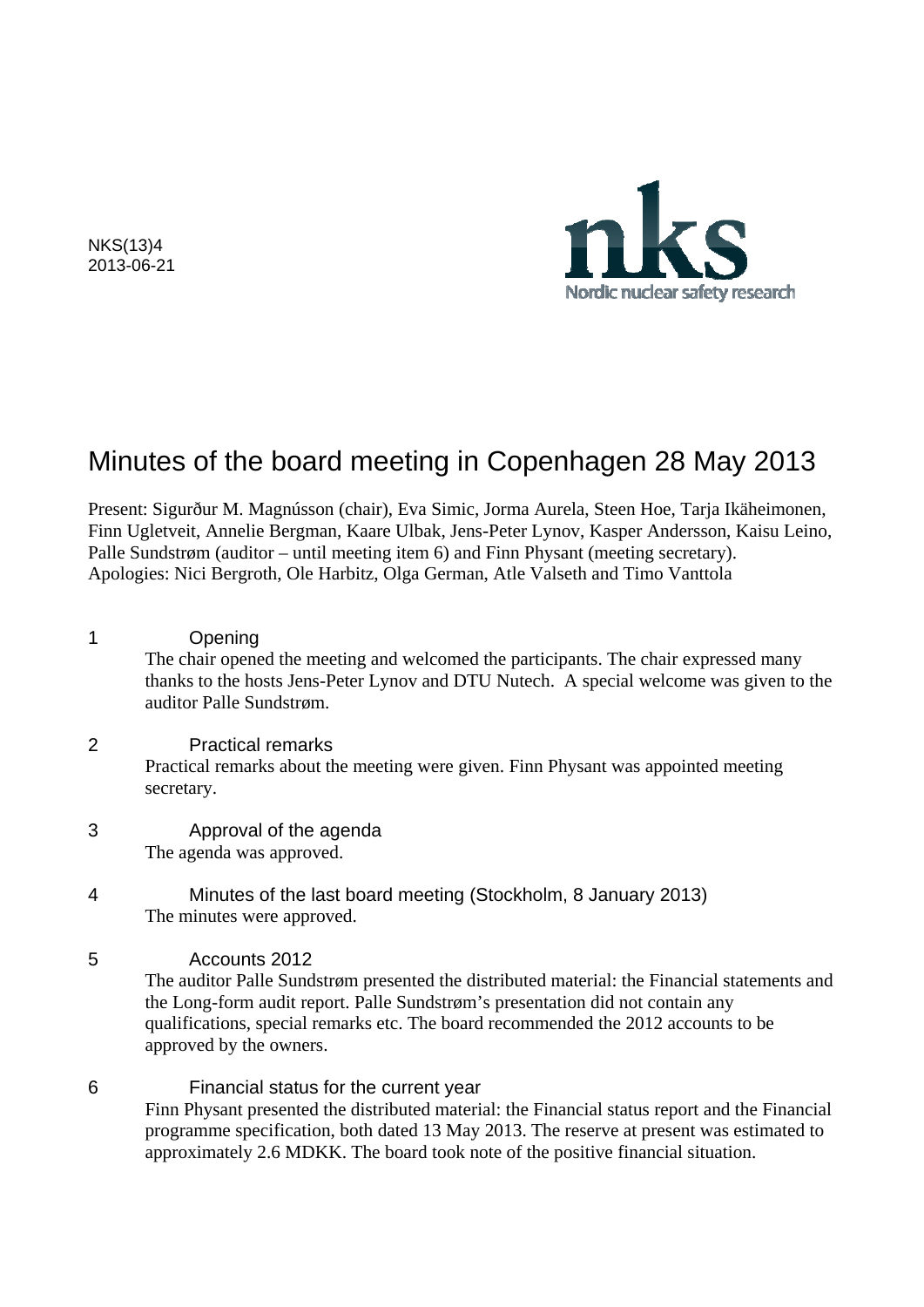## 7 News since last board meeting

a) Report from the owners' group

There has been no owners' group meeting since the last board meeting.

b) News from board members' organisations

Jorma Aurela informed the board that Kaisu Leino has to leave the position as PC-R as Fortum will not be able to continue to execute the PC-R task from 2014. Jorma Aurela asked the Swedish owner if it would be possible to propose a Swedish candidate as PC-R starting 1 January 2014. The Swedish owner is positive and will see if this is possible and inform the other owners by e-mail ASAP.

The chair recommended the involved parties to enter a flexible process making it possible for the outgoing PC-R to finally report on 2013 work at the board's next meeting and for the new PC-R to participate in the next Autumn's CfP process. All involved parties agreed to this.

Furthermore the members informed each other about relevant news.

c) Administrative news

The chair noted that his communication with the coordination group is on-going and that a coordination meeting had been carried out in April this year.

Finn Physant noted that the two handbooks ("Handbook for NKS applicants and activity leaders" and the "NKS Administrative Handbook") presented to the board in 2012 are still valid and fully updated. This is also the status of the two policy documents, the pamphlet and "This is NKS" presented to and approved by the board at its last meeting. Both the handbooks and the policy documents will be updated if needed.

## 8 R-part: status

Kaisu Leino made a presentation of the status of the ongoing R-part activities. All 2013 activities have been started. All 2012 activities will be completed soon. 5 final reports have been published since the last board meeting. One upcoming seminar, Decom has been announced and another, Digrel will be announced soon. Of 9 activities from 2012, 7 have been finalised and final reports have been published or received – 1 report is expected mid-June and 1 in August. Concerning this year's activities all 10 contracts have been signed and the activities started. The status of all these 10 new activities were presented individually to the board.

Kaisu Leino's presentation included an overview of all R-part activities 2009-12. Of these the two from 2012 are still unfinished.

Annelie Bergman raised the possibility of having an activity specific presentation given by the activity leader (both from the R- and the B-part) during upcoming board meetings. The PC's will look into this possibility and respond to the board at its next meeting.

## 9 B-part: status and new activities

Kasper Andersson presented the status of the ongoing NKS-B activities. All new activities are running according to the plan, and all activities that started before 2012 are finalised. Of the activities started in 2012, 5 are completed, 1 is nearing completion, and 3 are for various reasons delayed, but expected to be finalized in the autumn of 2013. 4 new seminars have been announced. The contract for the PONPP2 activity has not been signed, since the participants have not been able to commit the required resources. The board decided to follow the activity leader organization's recommendation to cancel the activity and transfer the allocated 300,000 DKK to the NKS reserve.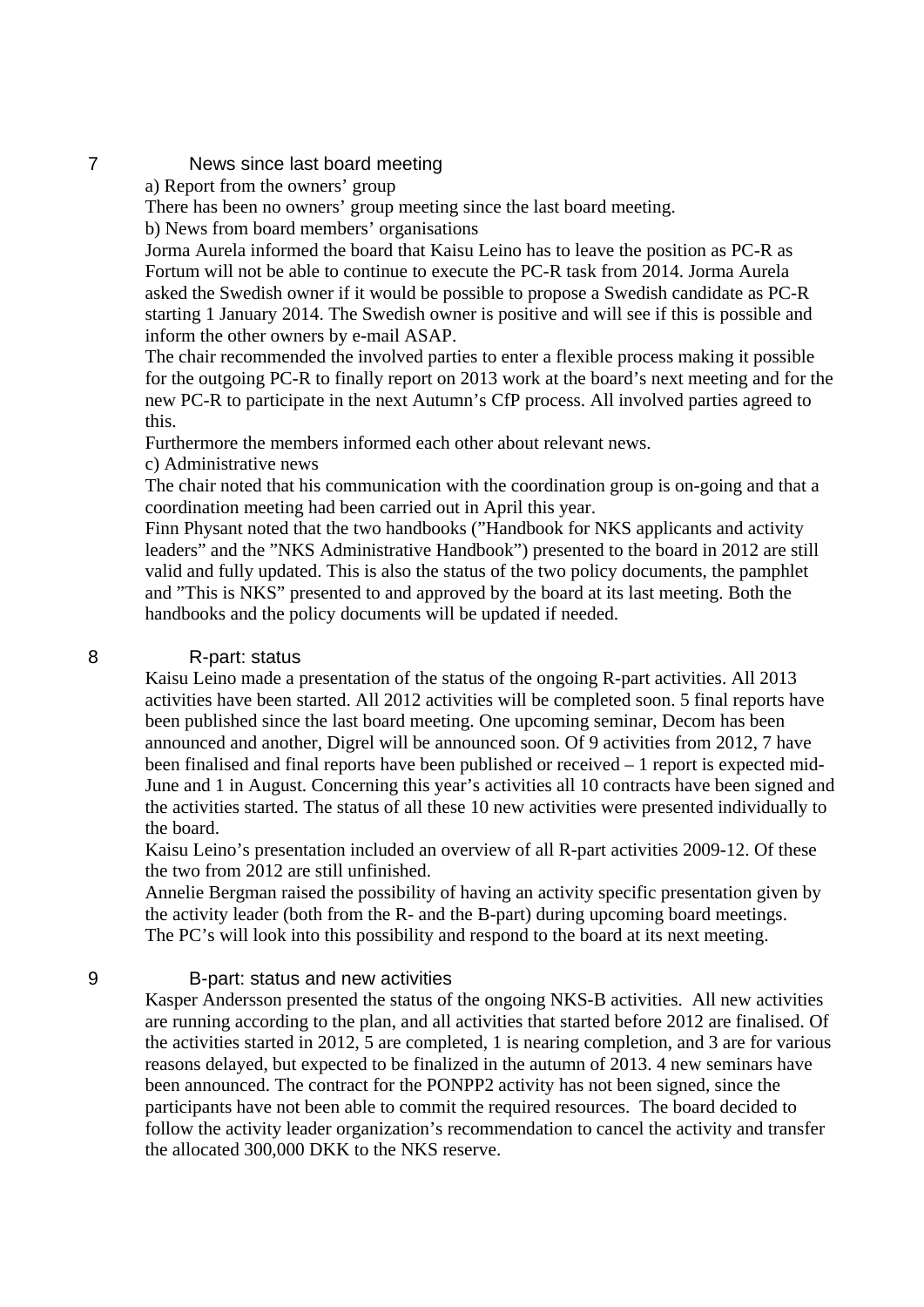Kasper Andersson's presentation included an overview of all B-part activties 2009-12. Of these 4 are still unfinished.

Steen Hoe asked if the PC's could look into the possibility of having training courses, for example for emergency decision makers and emergency personnel in general, as activities. The PC's will look into this possibility and report back to the board.

Eva Simic informed the board about a big research seminar, which SSM is planning to carry out in Stockholm 24-25 October 2013 and asked if this would be an occasion for NKS to present its work. – Kasper Andersson took note of this possibility and will, if possible, participate in the seminar.

#### 10 Fukushima seminar

The Fukushima seminar carried out 8-9 January was presented by the coordination group. Kasper Andersson informed about the scientific and technical aspects, results and conclusions of the seminar. Kaisu Leino presented the use and results of the video filming and streaming of the seminar. The board was interested in having statistics informing about the use of the videos from the website. Finn Physant will check up on this and report back. Finn Physant presented the results and conclusions of the seminar survey carried out after the seminar. The chair presented the overall conclusions of the coordination group from all the seminar work. The board agreed that the seminar was successful and that a new future seminar with bridging between R and B should be considered.

#### 11 **Information activities**

Finn Physant informed the board about the website, newsletters etc. – The new generation website was implemented one year ago and has proved to be very flexible and user friendly especially in connection with carrying out the Fukushima seminar. Website visitor statistics were presented concluding that both publishing of electronic letters as well as arranging a seminar increase website activity. Kaare Ulbak suggested that the statistics could include average time of visits. Finn Physant will look into this possibility and report back. Since the last board meeting 4 NewsFlashes have been distributed. The first one of 15 January was a summary report from the January board meeting including the board's grant decisions for 2013, and the second of 24 January made the Fukushima seminar presentations public. The third one of 4 April presented NKS on social media, upcoming seminars and new publications and the fourth of 19 April made the Fukushima seminar video presentations public. Besides this a NewsLetter was distributed 17 May presenting upcoming seminars and new reports. There is now a list of more than 450 e-mail addresses to which NKS electronic letters are distributed.

Kasper Andersson reported on outreaching activities: how to inform about NKS-B work. Kasper Andersson has contacted more than 40 selected 'likely' NKS applicants from all Nordic countries to encourage them to submit NKS-B applications and to offer his assistance. Very positive feedback has been received, and commitments and ideas have been received from at least 12 persons. Kasper Andersson has had discussions with the NEP Group Leader, Kresten Breddam, who has come up with 6 additional ideas, some of which can hopefully become proposals for the CfP 2014. The EmSem seminar in August will accommodate group discussions of 4 ideas for new proposals. Finn Ugletveit mentioned a further NKS-B proposal that is underway. Kasper Andersson mentioned that since electronic letters have been identified as the single most important communication line for NKS, more NewsFlashes would be beneficial, particularly a reminder of the CfP 2-3 weeks before submission deadline. Also the Fukushima seminar, its associated web presentations,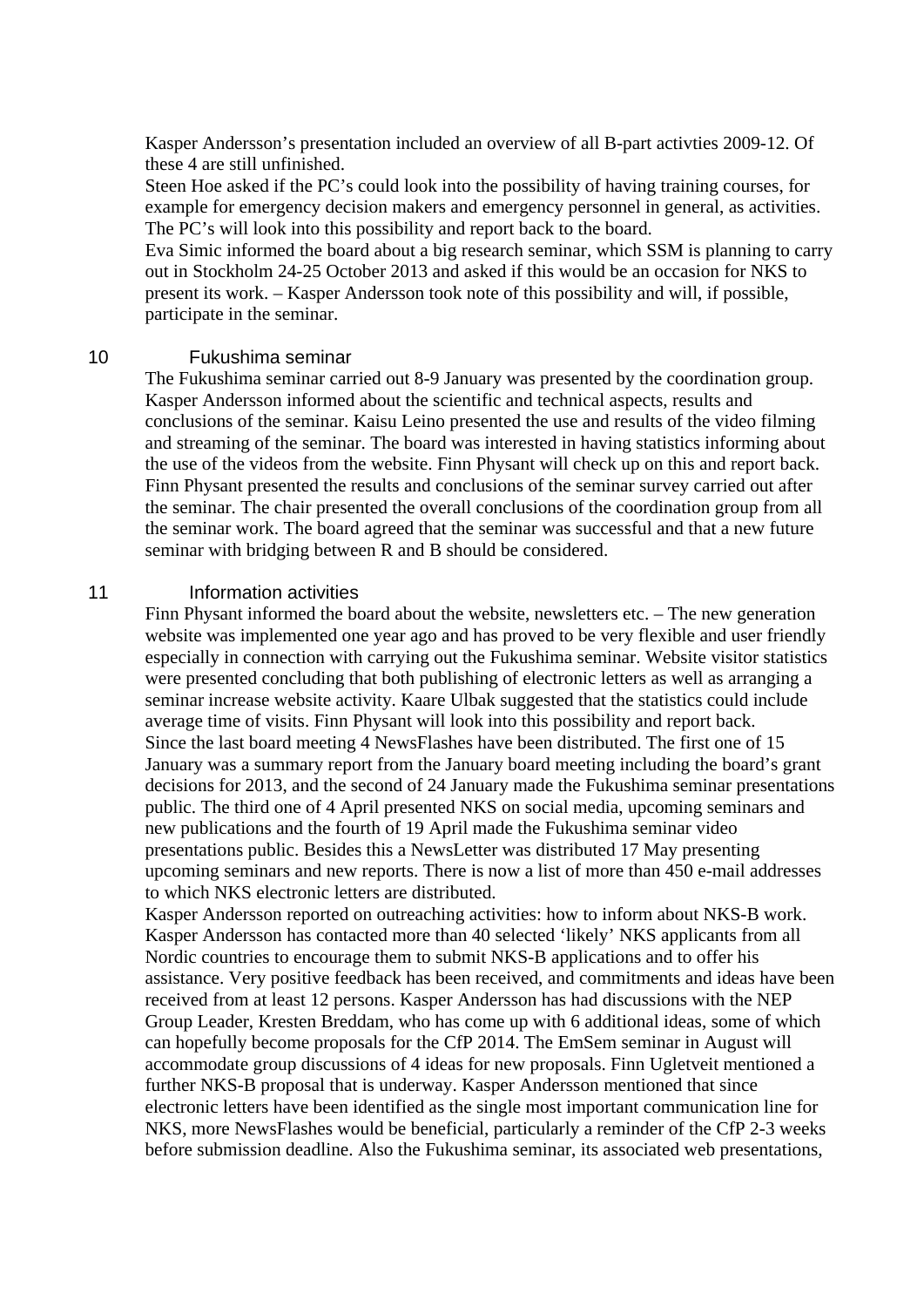the series of 3 papers in Radiation Regulator (one has so far come out), future journal papers, the new social networks, and possible future seminars were highlighted as other means of promotion. An extra effort should be made to inform co-financier organisations of the outcome of NKS activities.

Kaisu Leino referred her report on how to inform about NKS-R work to the next meeting item: NKS and social media – SOME.

# 12 NKS and social media – SOME

Kaisu Leino presented her work so far with NKS and social media – another outreaching activity. Kaisu Leino has opened an NKS Facebook site and an NKS LinkedIn group site and made a presentation of the sites, which are developing quite rapidly. Some different facilities/aspects were put forward. The work is on-going. Kaisu Leino encouraged the board members to join the NKS Facebook and LinkedIn groups/sites.

# 13 Research activities in 2014

Kasper Andersson informed the board about this year's call for proposals (CfP). There will be a CfP for both the B- and R-part opening on 2 September with deadline 14 October. The deadline for submission of evaluations from board members will be 15 November and the next coordination meeting will take place beginning of December.

Kaisu Leino suggested on behalf of the coordination group that the cross-over activity section in this year's activity proposal template will be removed. The chair added that the PC's must identify possible cross-over activities from the future proposals. The board approved this.

The chair proposed the budget for 2014 for each programme's activities to be set at 3.75 MDKK. The board agreed to this.

The chair asked the owners for a 3% raise of funding compared to their funding in 2013. The chair will also contact the co-financiers about their 2014 contributions during the summer and ask them for a raise of 3% of funding compared to their 2013 funding. It was noted that a bigger grant had been given to R activites than B activities for 2013 at the last board meeting.

## 14 Other issues

The translation of Bo Lindell's books has not begun since a contract for the work has not yet been finalized due to reasons beyond our control. A contract is expected to be signed before end of June and the work to be completed early 2015.

# 15 Next meeting

Next meeting will be in Reykjavik 13 January (dinner) and 14 January (meeting) 2014.

# 16 End of meeting

Many thanks for a good meeting – in particular to the hosts DTU Nutech – were expressed by the chair.

Sigurður M. Magnússon Chair Finn Physant

Meeting secretary

Appendix: Actions from the board meeting